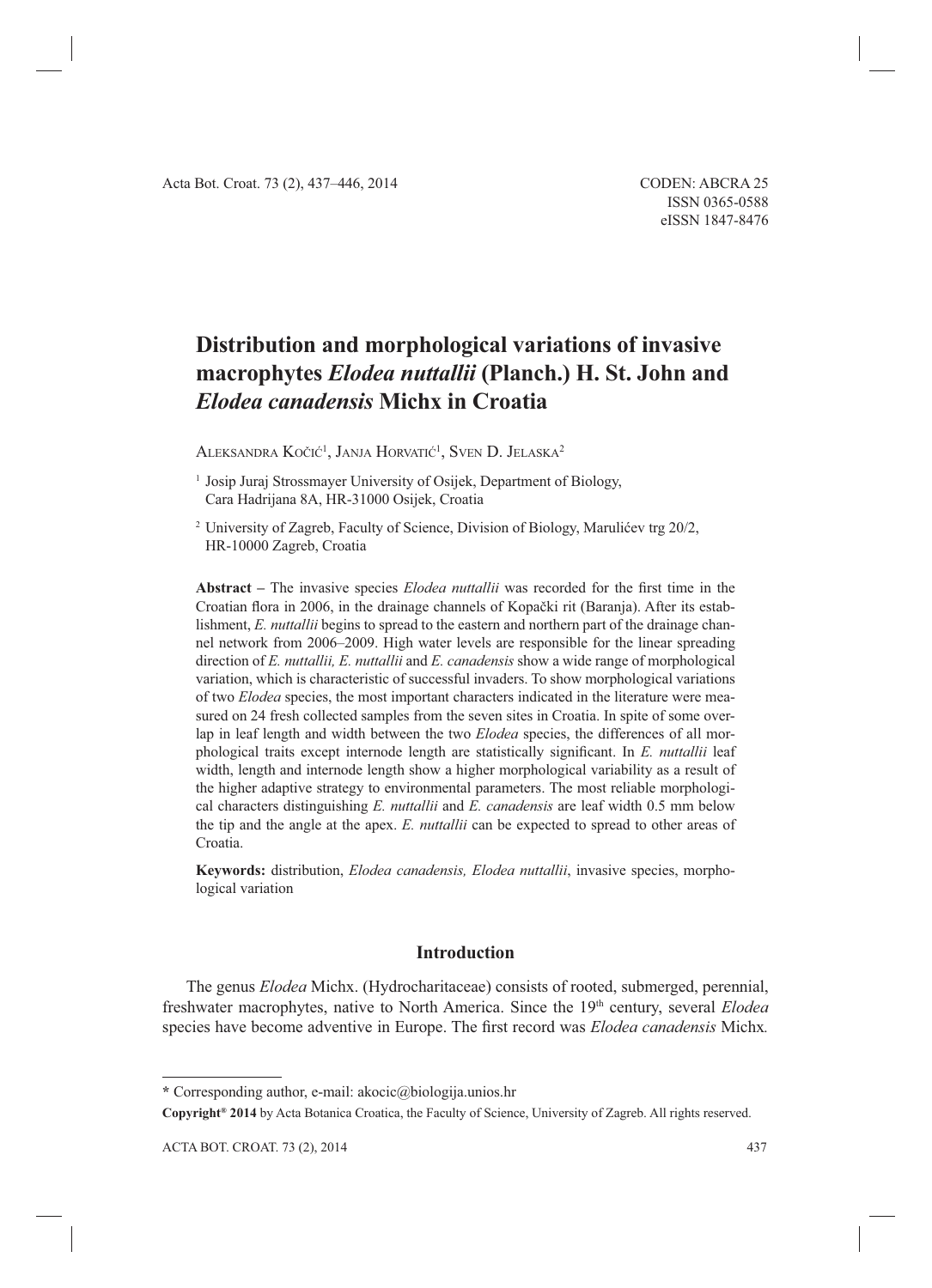From the first finding reported in 1836 in a pond in Ireland (SIMPSON 1984), it became widespread in north and central European countries. By the middle of the last century it seems to have reached the maximum extent of its distribution (SIMPSON 1986, 1990, RODWELL 1995). In Croatia it was recorded for the first time in 1894 in Ješkovo pond in Gola, Podravina (NIKOLIĆ 2009)*.*

The second species*, Elodea nuttallii,* has been known in Europe since 1939. The plant was first recorded in Belgium (WOLFF 1980, SIMPSON 1984) and it is spreading rapidly. It has displaced *E. canadensis* and has become as frequent in northern Europe as *E. canadensis* was before. So far, *E. nuttallii* has colonised most of Croatia's neighbouring countries: Hungary (KIRÁLY et al. 2007b), Slovenia (KIRÁLY et al. 2007a, MAZEJ GRUDNIK and SAVINEK 2010, MAZEJ GRUDNIK and GERM 2013), Serbia (VUKOV et al. 2006, LJEVNAIĆ-MAŠIĆ 2010), as well as all national stretches of the Danube, upstream (Germany, Austria, Slovakia) and downstream (Serbia, Bulgaria, Romania) from Croatia. It is only in Croatia in the Danube River Basin that it has not been recorded (JANAUER et al. 2007).

Since only female plants of the two *Elodea* species were introduced in Europe, both propagate mainly by vegetative reproduction (SIMPSON 1986, JAMES et al. 1999). The rapid growth, the rapid spread provided by vegetative reproduction, and the phenotypic plasticity are all characteristics of successful invaders. Due to low genetic variability of invasive species in the introduced range (RIIS et al. 2010) phenotypic plasticity is an essential of *Elodea* invasiveness in aquatic environments (HÉRAULT et al. 2008). By producing a better phenotype-environment match (AGRAWAL 2001) it maximizes fitness in variable conditions. In E. *nuttallii*, the extremes of the morphological variation are such that they appear to be distinct taxa in Europe, one with long, flat leaves, and the other with shorter, broader, strongly reflexed leaves (SIMPSON 1988, THIÉBAUT and DI NINO 2009). SIMPSON (1988) described *E*. *nuttallii* as the most variable of the species in the British Isles.

However, as a result of its wide range of morphological variations there are some differences among authors about the main distinguishing characters of *Elodea* species. These are linked to leaf length and width and the curvature of the plants. Because of this variability, we measured the most important characters indicated in the literature on fresh material of *Elodea* species collected in the field surveys to identify morphological features that are the most important for quick determination in field surveys. Thus, the first aim of our study was to show the distribution of *E. nuttallii* as a new species and the new sites of *E. canadensis*, which is well established in Croatia. The second aim was to indicate the main differences between two *Elodea* species in Croatia and give an identification key with the most important morphological characters.

# **Materials and methods**

#### **Study area**

One of the largest remaining floodplain areas in Central Europe stretches on territory belonging to Hungary, Croatia and Serbia and lies where the Danube and Drava rivers meet. In the Croatian part, the Croatian Baranja region (Fig. 1), the floodplain area lies within the triangle between the Danube and Drava rivers and is protected as the Kopački rit Nature Park. In the past, the area was covered by alluvial forests and marshes and was under the constant impact of flood water. The marshy and flooded area was considerably reduced dur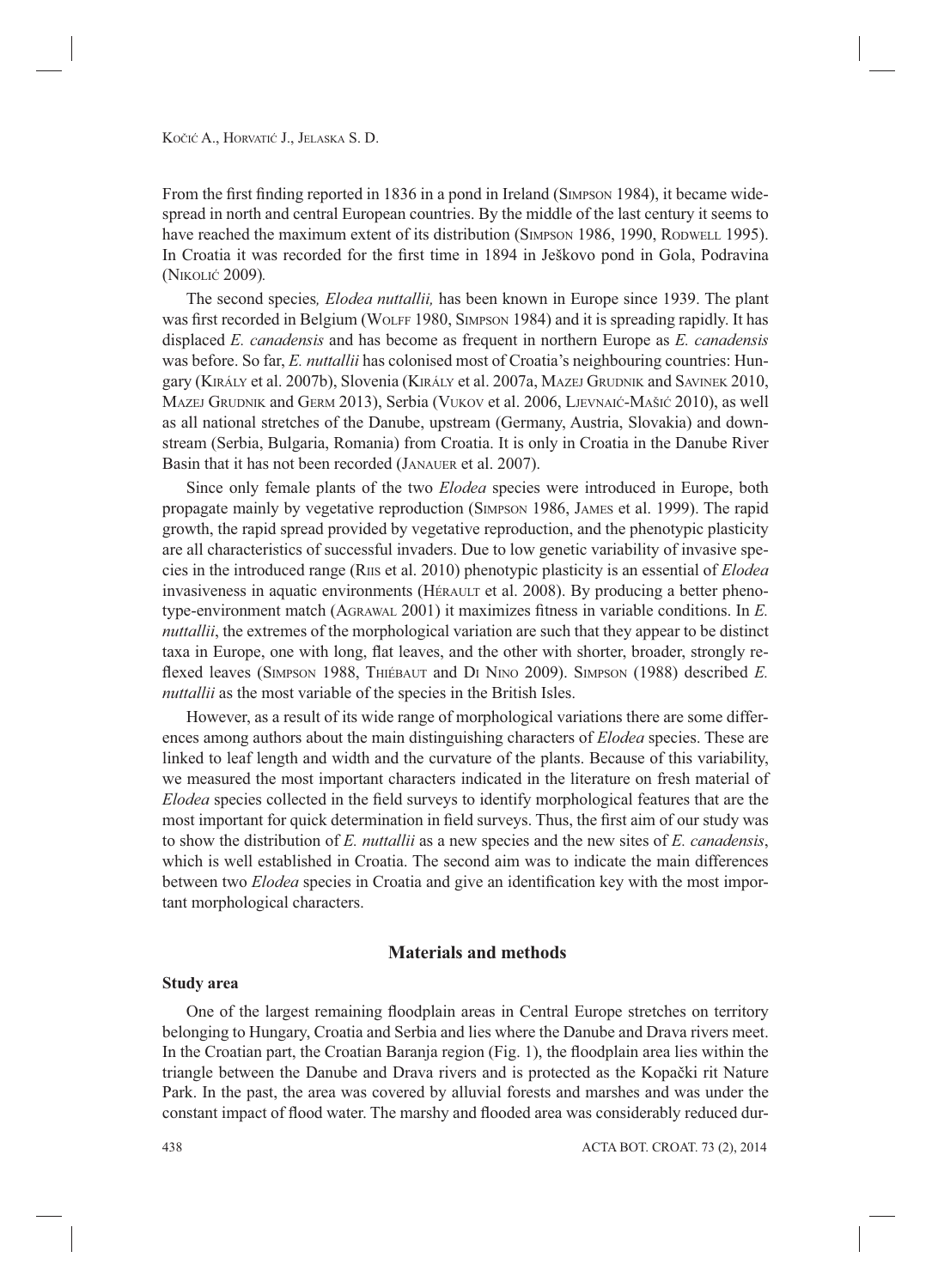ing the  $19<sup>th</sup>$  century by reclamation activities. After the drainage network system was constructed, parts of the former floodplain were turned into large agricultural fields.

The water in the drainage channel system is controlled by the Danube and Drava rivers. High water levels in the channel system are most frequent in May and June and low water levels from August to October. Occasionally, water level can also be high in autumn, due to the high amount of precipitation.

The drainage network system of Baranja mainly drains the arable land. Resulting fertilizer run-off causes eutrophication, leads to channels being overgrown with vegetation and consequently, due to mud sedimentation, the channels become shallower. Thanks to finan-



**Fig. 1.** A) The spread of *E. nuttallii* in Baranja (Croatia) in the investigated period 2006–2009. Corine land cover map with classes: agriculture, forest, urban and wetland is used as background of Baranja. The height of the bar represents the adjusted Braun-Blanquet scale of abundance. B) Distribution map of *E. nuttallii* and *E. canadensis* in Croatia. Distribution map of *E. canadensis* represents the new sites in the Lonja River Basin  $(\triangle)$  and known distribution according to Flora Croatica Database –  $FCD$  ( $\triangle$ ).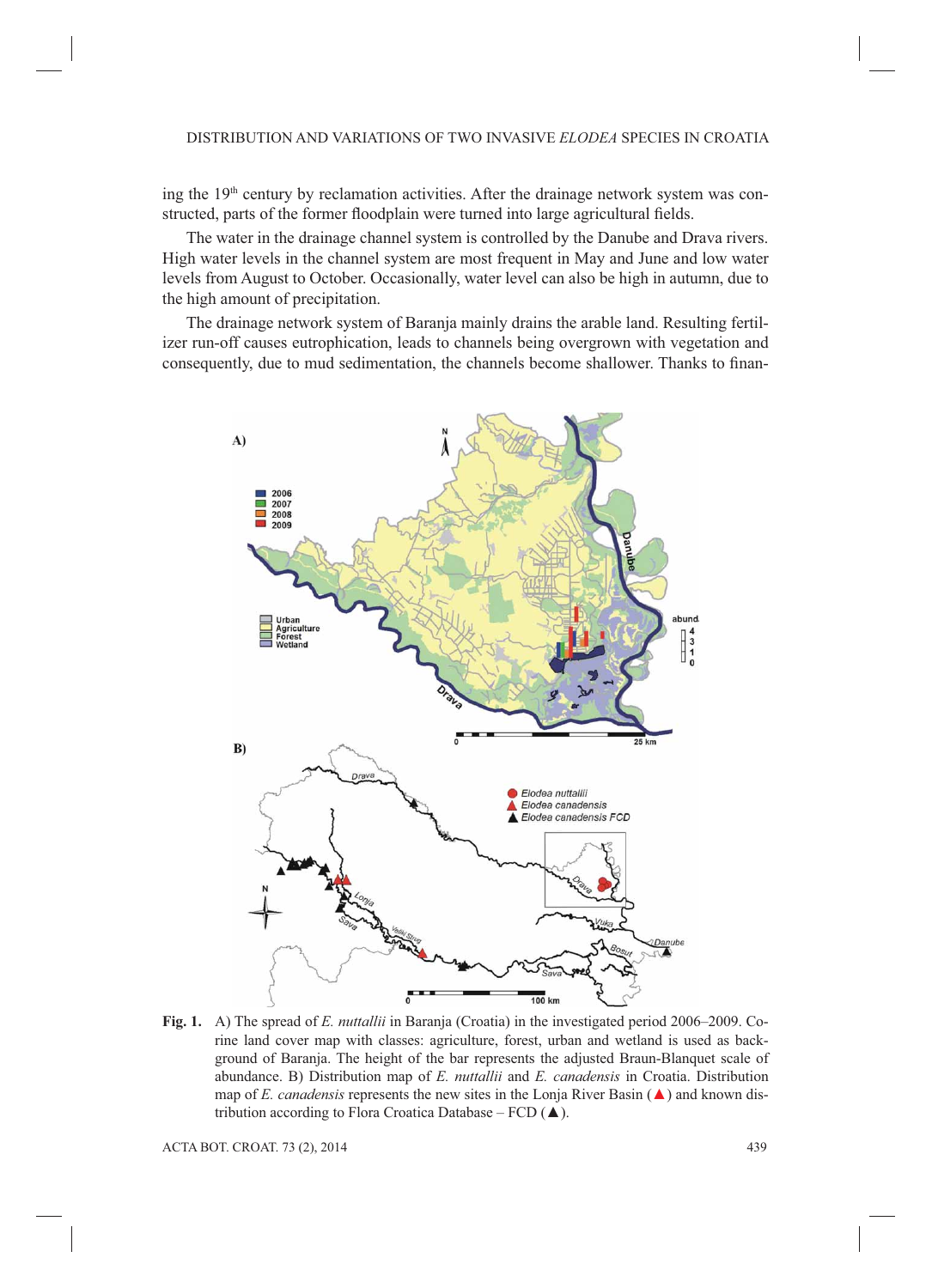cial investment in the waterways of Baranja during the last few years, the drainage channels are subject to management with regular harvesting and maintaining.

#### **Methods**

Field work was carried out at 75 sites that were monitored during 2006, 2007, 2008 and 2009 in the summer (July–August). *E. canadensis* and *E. nuttallii* were found at seven sites. The percentage cover occupied by the *Elodea* species was determined visually from the 50 m reference channel length (HAURY et al. 1996) and converted to a Braun-Blanquet scale (BRAUN-BLANQUET 1964) adjusted as follows; 1= a few scattered specimens,  $2 \le 5\%$ ,  $3 =$ 5–25%,  $4 = 25-50\%$ ,  $5 = 50-75\%$ ,  $6 > 75\%$ . The *Elodea* species were identified according to CASPER and KRAUSCH (1980) and SIMPSON (1986).

During the investigated period, *E. canadensis* was found at three sites and seven samples were collected at different times, while *E. nuttallii* was found at four sites and 17 samples were collected at different times. Voucher specimens were deposited in a private herbarium. A few plants of *Elodea* species were randomly collected to investigate the morphological variations of each *Elodea* sample. The average values of collected plants for each sample were used in further analysis for each measured morphological trait. All collected samples were analysed morphometrically in the laboratory. Samples of the fresh plants were captured by digital imaging equipment. Scion Image Beta 4.0.3 software (Scion Corporation 1997–2005) was used to measure the morphological traits of each *Elodea* plant: leaf length, leaf width at the mid-point of the fully developed upper leaves, leaf width 0.5 mm below the tip, the angle at the apex between leaf margin and midrib, as well as the internode length, obtained as the length of ten internodes below the three-cm long apex. Also, the width/ length ratio was further calculated and the curvature of the leaves was visually determined. The t-test was used to compare the differences of the morphological traits between the two species.

# **Results**

During the period of investigation, *E. nuttallii* and *E. canadensis* had geographically separated distributions in two different River Basins (Fig. 1B): *E. canadensis* appears in the Lonjsko polje floodplain (Sava River Basin) and *E. nuttallii* in the Kopački rit floodplain (the mouth of the River Drava into the Danube). *E. nuttallii* was found at four sites in the drainage channel system of Baranja (Fig. 1B). After it was established in the period from 2006–2008 in Kopački rit floodplain, linear spreading along the drainage network channels was noted in 2009 (Fig. 1A). *E. canadensis* was found at three new sites in Lonja River Basin in the central part of Croatia during the investigation period. At all investigated sites, both *Elodea* species for the most part grew in relatively rich communities and never as the dominant species.

The most significant taxonomical character of the two *Elodea* species is connected to the male flowers (DANDY 1980) and the leaf curvature (BOWMER et al. 1995, SELL and MURRELL 2007). With an evident lack of petals, male flower of *E. nuttallii* breaks off and floats on the surface in anthesis. However, only female plants have been found in Europe (SIMPSON 1988). Furthermore, most of the samples collected in the research area of *E. nuttallii* had only straight and no recurved leaves (Fig. 2A). In both *Elodea* species the leaves are usually in whorls of three (rarely more, sometimes two). In *E. nuttallii* leaves were longer (7.62–14.9 mm) and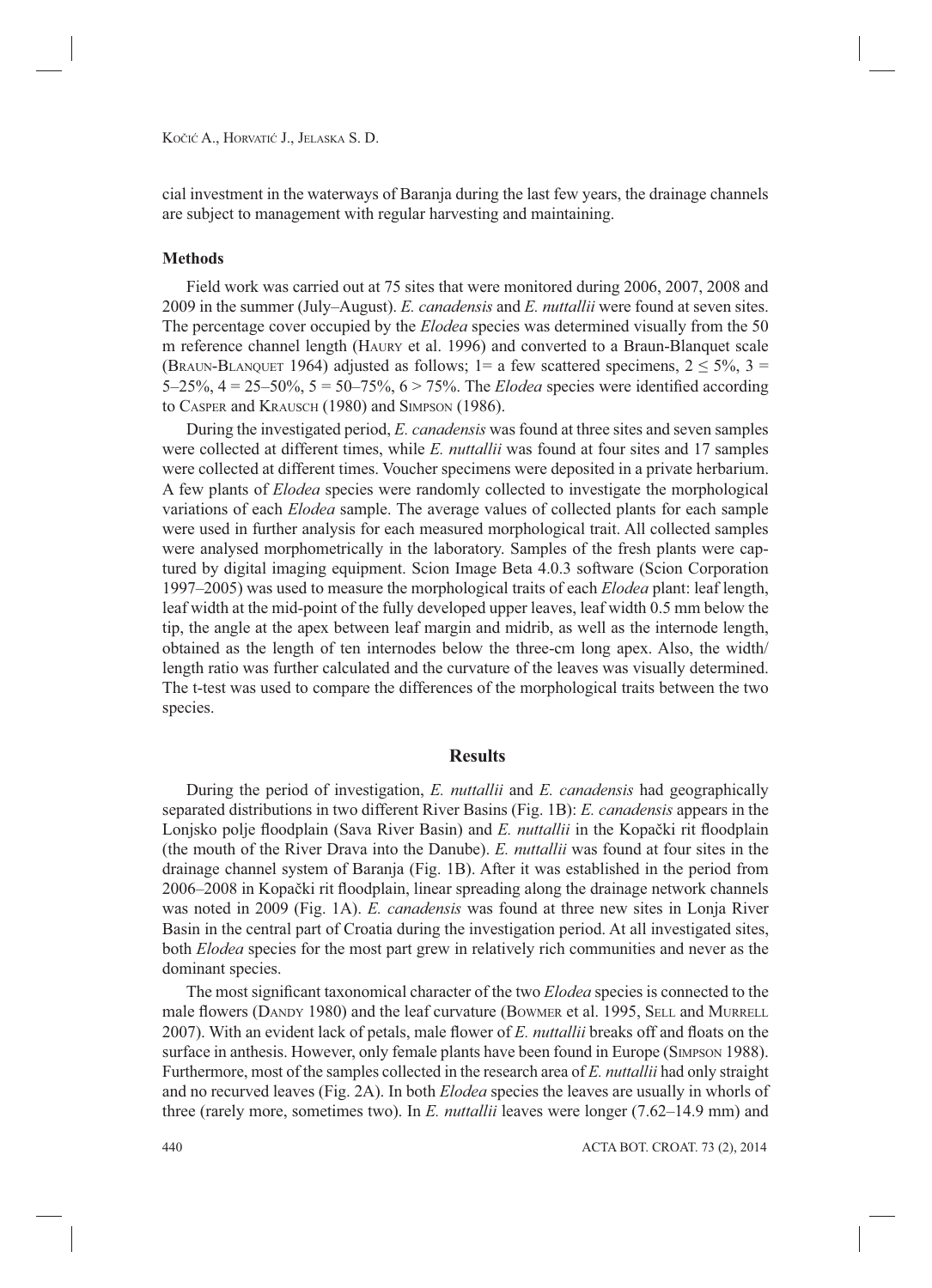narrower at the mid-point (0.63–1.64 mm) and at 0.5 mm below the tip (0.33–0.72 mm). In *E. canadensis* leaves are shorter (5.62–9.61 mm) and wider at the mid-point (1.83–2.38 mm) and at 0.5 mm below the tip (1.03–1.51 mm). Internode length is similar in both *Elodea* species. The angle at the leaf apex in *E. nuttallii* did not exceed 34º, while in *E. canadensis* it is in a range between 50º and 60º. The width/length ratio is also higher in *E. canadensis* (0.24– 0.40) than in *E. nuttallii* (0.09–0.17).

The most reliable characters for distinguishing *E. canadensis* from *E. nuttallii* were the width of a leaf measured at a point approximately 0.5 mm below the apex, the angle at the apex and the width/length ratio (Tab. 1). They were greater in *E. canadensis* and show the shape of the leaf apex, which is the most important taxonomical feature indicated in identification keys (SIMPSON 1984, DANDY 1980). In *E. nuttallii* leaf apices are acuminate or narrowly acute, while in *E. canadensis* they are obtuse or broadly acute (Fig. 2).

**Tab. 1.** Morphological differences between species *Elodea canadensis* and *E. nuttallii*. The mean  $\pm$ standard deviation and total range of parameter values (in parentheses) were given with sample sizes for *E. canadenis* ( $N = 7$ ) and for *E. nuttallii* ( $N = 17$ ). The morphological characters were compared by t-tests and the significance levels (P) are shown.

| E. canadensis     | E nuttallii       | <b>Statistics</b> |
|-------------------|-------------------|-------------------|
| $2.05 \pm 0.22$   | $1.14\pm0.27$     | $t = 6.602$       |
| $(1.83 - 2.38)$   | $(0.63 - 1.64)$   | P < 0.001         |
| $7.22 \pm 1.38$   | $10.45 \pm 2.11$  | $t = -4.449$      |
| $(5.64 - 9.61)$   | $(7.62 - 14.01)$  | P < 0.001         |
| $0.29 \pm 0.06$   | $0.11 \pm 0.03$   | $t = 7.039$       |
| $(0.24 - 0.40)$   | $(0.09 - 0.17)$   | P < 0.001         |
| $1.22 \pm 0.17$   | $0.50 \pm 0.09$   | $t = 8.152$       |
| $(1.03 - 1.51)$   | $(0.33 - 0.72)$   | P < 0.001         |
| $54.34\pm3.49$    | $28.31 \pm 3.55$  | $t = 10.814$      |
| $(50.89 - 60.35)$ | $(19.92 - 33.97)$ | P < 0.001         |
| $58.65\pm8.11$    | $52.64\pm18.64$   | $t = 0.405$       |
| $(38.35 - 81.78)$ | $(29.52 - 87.43)$ | $P = 0.692$       |
|                   |                   |                   |

Our investigation showed that leaf length and width can be used to separate species, although these characteristics exhibited some overlap between *E. canadensis* and *E. nuttallii*  (Tab. 1). The variability of leaf length, width and internode length and some overlap between these characteristics in the investigated *Elodea* species show that they are more dependent on external environmental parameters. Leaf width, length and internode length (Tab. 1) of *E. nuttallii* show a higher morphological variability in relation to *E. canadensis.* In our investigation the invasive species *E. nuttallii* was found for the first time in Croatia. We propose an identification key for two *Elodea* species that exist at the moment in Croatia according to literature (DANDY 1980, SIMPSON 1986, BOWMER et al. 1995, ERHARD 2005) and our results:

*E. canadensis*: Leaves linear-oblong or ovate. Most of leaves are 1.75 mm wide or more. Leaf apices are broadly acute or obtuse. Angle at the leaf apex is greater than 45º. Towards the stem apex leaves usually overlapping in regular rows and lying along the stem, often oblong or ovate.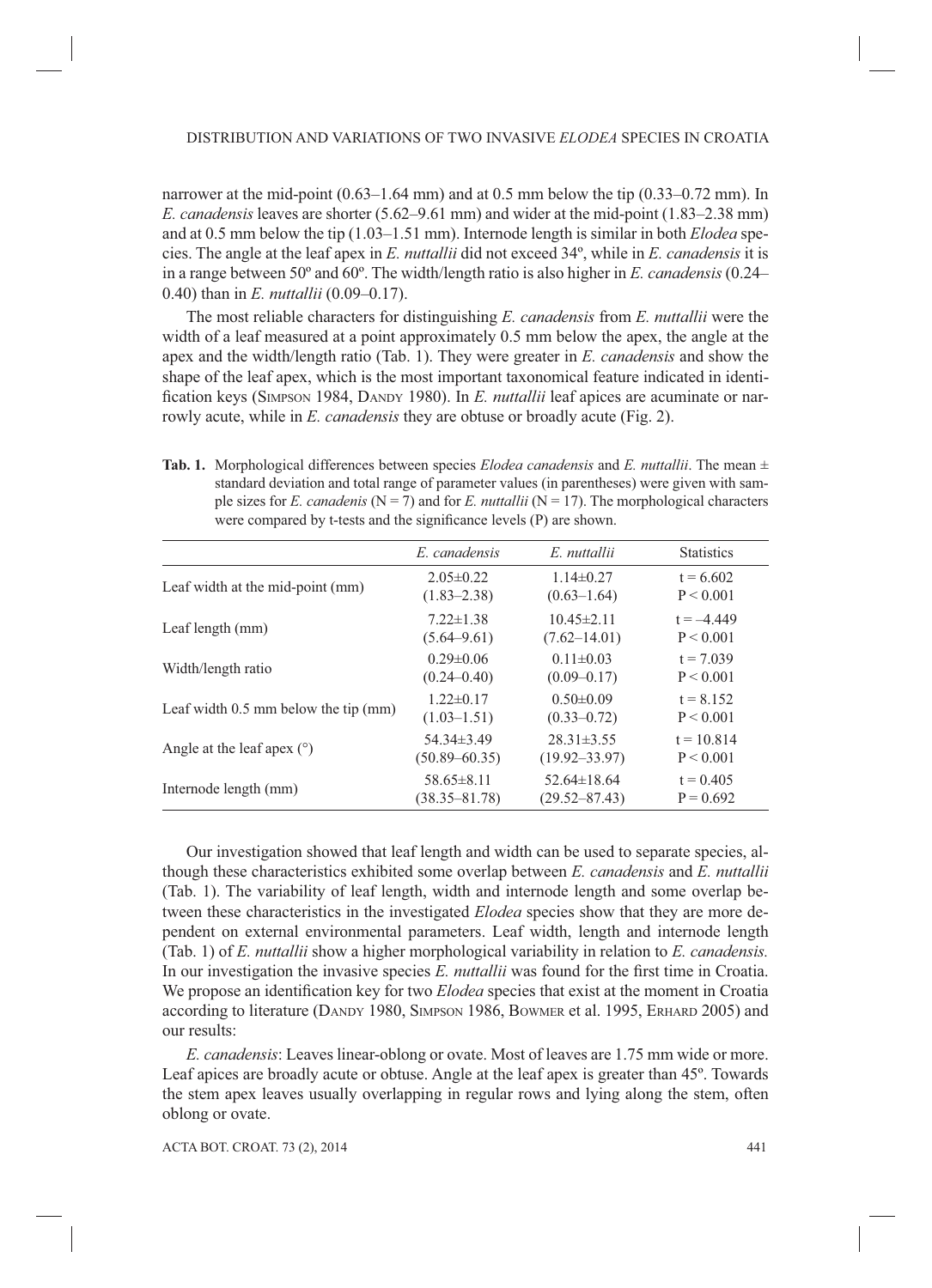

**Fig. 2.** (A–C) *Elodea nuttallii*: A) part of the plant, B) whorl with the leaves, C) female flower. (D–E) *Elodea canadensis*: D) part of the plant, E) whorl with the leaves. Photo by A. Kočić.

*E. nuttallii*: Leaves linear or linear-lanceolate. Most of leaves are less than 1.75 mm wide. Leaf apices are narrowly acute or acuminate. At least some leaves are strongly recurved. Leaf lamina is often strongly twisted. Angle at the leaf apex is less than 45º. Leaves are usually folded along the midrib, somewhat recurved, with undulate margins, rarely more than 10 mm long.

# **Discussion**

The main direction of the spread of *E. nuttallii* in the Danube River Basin is from Western Europe down the river into the Delta area (JANAUER et al. 2008), so the introduction pathway of the species in Croatia was probably from Hungary. In fact, *E. nuttallii* was noticed in the southern part of Hungary, along the Danubian River Basin near the Croatian-Hungarian border (KIRÁLY et al. 2007b).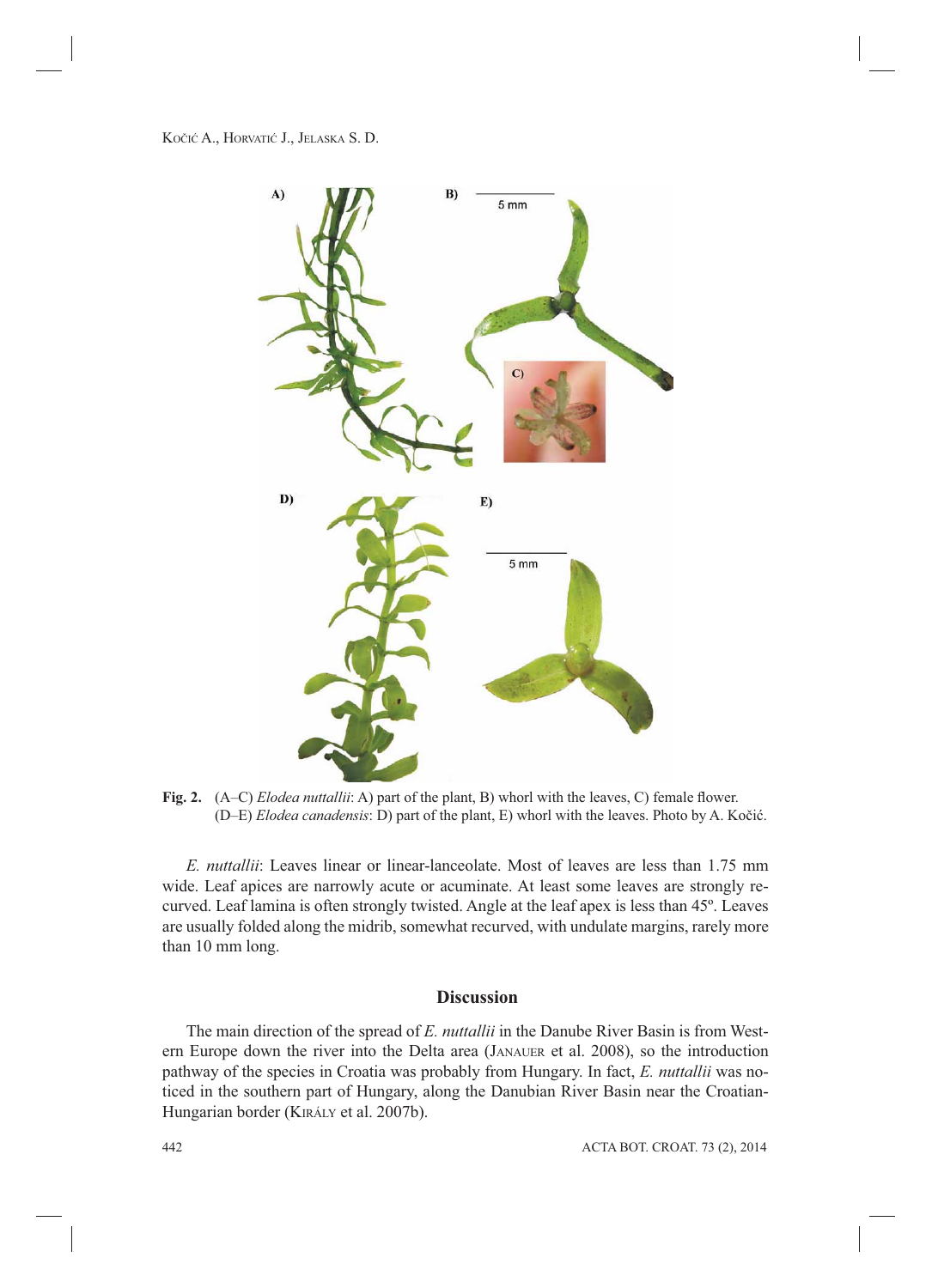Since the first finding of *E. nuttallii* in 2006 and its establishment in Baranja (Croatia), it has spread to the eastern and northern part of the drainage channel network within the investigated period (Fig. 1A). The spread and direction of the *E. nuttallii* pathways in Croatia are probably caused by high water levels, which are a key factor in the flooded research area that links the water of the main river with the drainage network system (Fig. 1A) and interconnects the stagnant waters in the channels.

Our results show that the direction in which *E. nuttallii* spreads is along the channels. The linear spread of *E. nuttallii* was also recorded in some neighbouring countries: in Hungary along the Danube River (KIRÁLY et al. 2007b), in Serbia along the Banatska Palanka-Novi Bečej canal, which is directly connected with the Danube River (LJEVNAIĆ-MAŠIĆ 2010). Linear spread was recorded in some other parts of Europe, for example in Poland along the Vistula River (KAMIŃSKI et al. 2010). *E. nuttallii* was recently also found in the rivers Drava and Lendava in Slovenia (KIRÁLY et al. 2007a, MAZEJ GRUDNIK and SAVINEK 2010, MAZEJ GRUDNIK and GERM 2013). Thus, the second possible direction of introduction that we can expect in Croatia is from Slovenia along the Drava River. However, since *E. nuttallii* is easily mistaken for *E. canadensis*, its present distribution in Croatia might be more extensive than has been actually established.

The cause of the linear spread of *E. nuttallii* in the Baranja drainage system could be the mechanical control conducted for several years. This method did not reduce the population of *E. nuttallii,* but, on the contrary, probably had an important role in increasing the rate of spread due to transportation of cut-off fragments in the water, as found by BARRAT-SEGRETAIN (2005). Moreover, regular cleaning reduces the biological resistance and favours the establishment of alien species. Thus, in Slovenia the spread of *E. canadensis* is described as the consequence of habitat change and destruction (KUHAR et al. 2010).

Our investigation showed the spread of *E. canadensis* at some new sites in the Lonja River Basin. It was recorded along the Sava River in Croatia (NIKOLIĆ 2009) and it is well established in Croatia (Fig. 1B). During the period of investigation it grew in relatively rich communities without any remarkable increases in the cover at researched sites. SIMPSON (1984) describes increases in the cover of *E. canadensis* as rare events. A few months after *Elodea* has invaded habitats, its cover increases for a brief period and then declines (BARRAT-SEGRETAIN and CELLOT 2007). Stands of *E. canadensis* were noted in Croatia after establishment in a hydro-power plant reservoir (LODETA et al. 2009).

The measured morphological characters of two *Elodea* species in general confirm that *E*. *canadensis* is a species with broader and shorter leaves and *E. nuttallii* with longer and narrower leaves (SIMPSON 1986, 1988, DANDY 1980). However, results of morphometric comparison shows that in both species the leaves are smaller than stated by the above mentioned authors, and for *E. nuttallii* they are similar to the findings of ERHARD (2005) and THIÉBAUT and DI NINO (2009). As regarding leaf width, DANDY (1980) and SIMPSON (1986, 1988) take 2 mm as the limiting value (*E. canadensis* have leaves broader then 2 mm, and *E. nuttallii* have narrower leaves). Our research shows that some specimens of *E. canadensis* have narrower leaves (below 2 mm), which is in accordance with research of BOWMER et al. (1995) who indicate that if the majority of leaves are 1.75 mm wide or more the species is *E. canadensis* and if the majority of leaves are < 1.75 mm wide then it is *E. nuttallii*. In relation to identification keys in both species the leaves were smaller in size. The morphological differences can be explained by ecological parameters and shallow water of floodplains (down to 2 m) in our research. As THIÉBAUT and DI NINO (2009) explained for *E. nuttallii*, the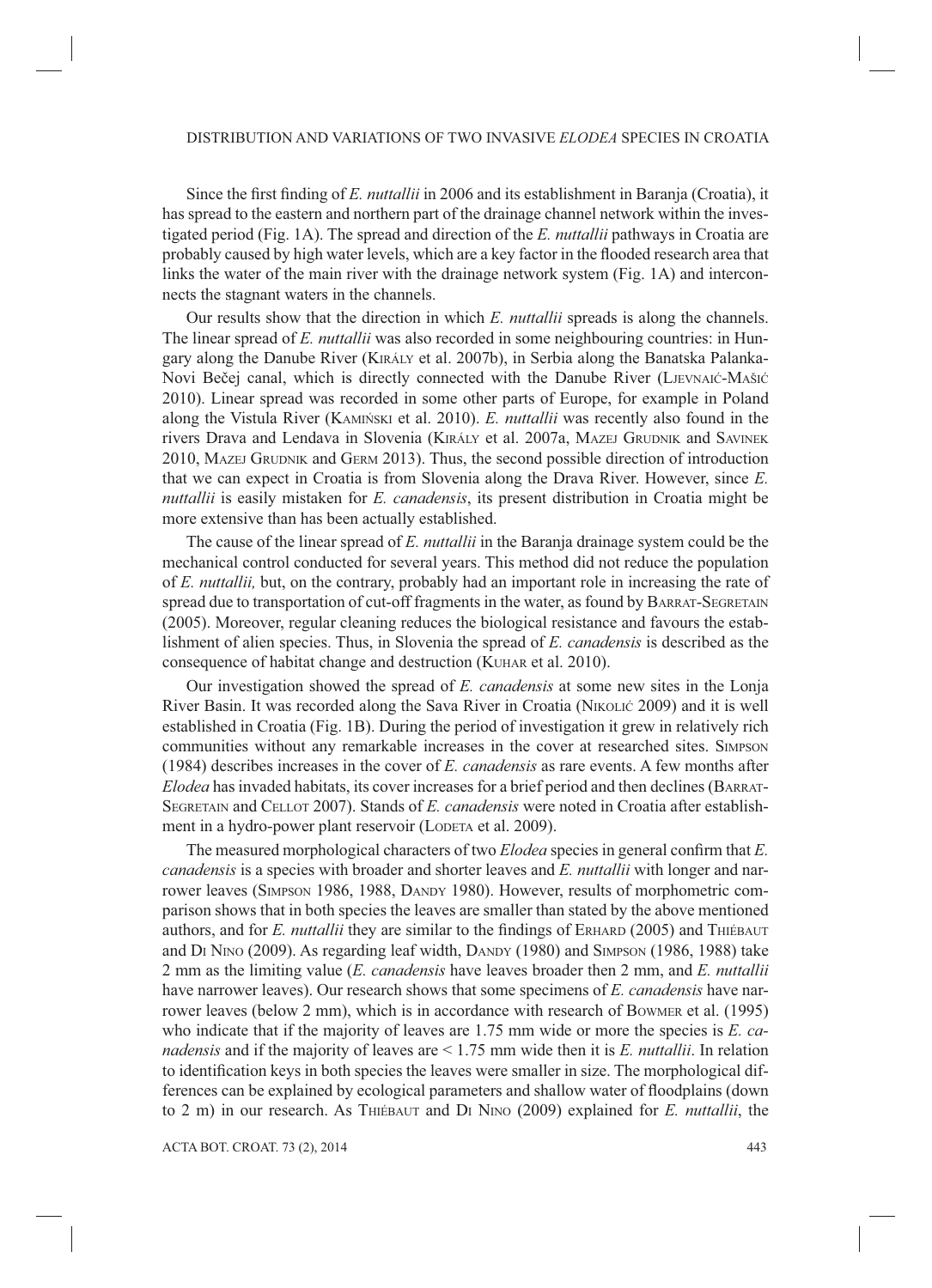shorter and broader-leaved phenotype typically occurs in shallow streams, whereas the longer and narrower-leaved phenotype occurs in deeper waters. High morphological variations in leaf length and its dependency to environmental parameters exclude it as a relevant distinguishing character of *Elodea* species.

We found that the angle at the leaf apex proved to be a good character for distinguishing *E. canadensis* and *E. nuttallii* with a limit around 45°, which is similar to the finding of ERHARD (2005). The width of a leaf measured at a point approximately 0.5 mm below the apex, the angle at the apex and the width/length ratio were greater in *E. canadensis,* and show the shape of the leaf apex that is the most important taxonomical feature indicated in identification keys (DANDY 1980, SIMPSON 1984). SIMPSON (1986) and SELL and MURRELL (2007) describe the leaf apices as important distinguishing leaf characters. In *E. canadensis* they are obtuse or broadly acute and in *E. nuttallii* acuminate to narrowly acute. Moreover, according to ERHARD (2005) in *E. nuttallii* the lateral leaf margins are more or less parallel, and in *E. canadensis* are convex.

Leaf size characters and internode length showed high morphological variability especially in *E. nuttallii*, which SIMPSON (1988) describes as the most variable of the species in the British Isles. The higher morphological variability of *E. nuttallii* is explained by TRÉ-MOLIÈRES et al. (2007) as a higher adaptation strategy in relation to *E. canadensis*.

The impact of *E. nuttallii* at the established sites in the channel drainage network of Baranja is currently negligible; however, because of the interactions between species and new habitats a spread of the taxon is expected (LARSON and WILLÉN 2007).

In many countries, the introduction of *E. nuttallii* has resulted in displacement of *E. canadensis* from many waters (SIMPSON 1990). BARRAT-SEGRETAIN (2005) explains that after *E. nuttallii* fragments colonize the area with *E. canadensis*, the two *Elodea* species will probably coexist at least for a time, but displacement often occurs over a relatively short time, in one or two years (JAMES et al. 1999). In Croatia, there are no overlaps at the moment between the distributions of the two species. Considering that *E. nuttallii* is in its expansionary phase in Europe and that it spreads much more rapidly than *E. canadensis*, we can expect the spread of *E. nuttallii* to the new areas. As a new invasive species in Croatia, its current invasions and spreading need to be carefully monitored.

The first record in Croatia of the invasive species *E. nuttallii* was in 2006 in the drainage network channels of Kopački rit (Baranja). High water levels are responsible for *E. nuttallii*  spreading in a linear direction in the investigated period in the flooded area. As regards the species *E. canadensis* already established in Croatia, we have located some new sites.A higher morphological variability of leaf width, length and internode length in *E. nuttallii* in relation to *E. canadensis* is a result of higher adaptivity to environmental parameters. To distinguish *E. nuttallii* and *E. canadensis* the most reliable parameters are leaf width 0.5 mm below the tip and the angle at the apex*.* Because of the rapid spread of *E. nuttallii* in Europe we can expect its spread to new areas in Croatia.

# **Acknowledgements**

This research was partly sponsored by Croatian Ministry of Science, Education and Sports (Project number 285-0000000-3175). We are grateful to the two anonymous reviewers for the constructive comments that significantly improve the paper.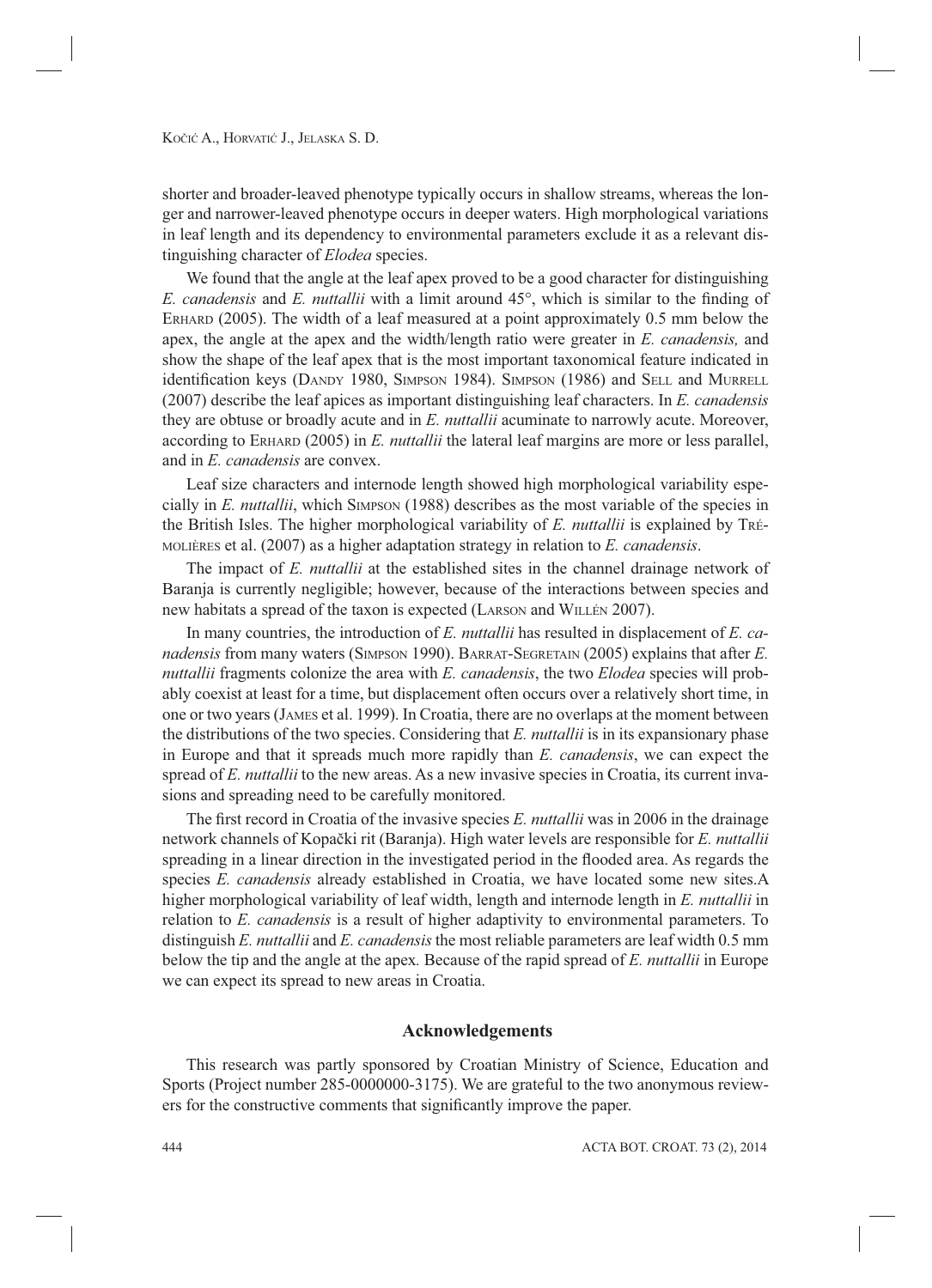# **References**

- AGRAWAL, A. A., 2001: Phenotypic plasticity in the interactions and evolution of species. Science 294, 321–326.
- BARRAT-SEGRETAIN, M.-H., 2005: Competition between invasive and indigenous species: impact of spatial pattern and developmental stage. Plant Ecology 180, 153–160.
- BARRAT-SEGRETAIN, M.-H., CELLOT, B., 2007: Response of invasive macrophyte species to drawdown: the case of *Elodea* sp. Aquatic Botany 87, 255–261.
- BOWMER, K. H., JACOBS, S. W. L., SAINTY, G. R., 1995: Identification, biology and management of *Elodea canadensis*, Hydrocharitaceae. Journal of Aquatic Plant Management 33, 13–19.
- BRAUN-BLANQUET, J., 1964: Pflanzensoziologie. Springer Verlag, Wien, New York.
- CASPER, S. J., KRAUSCH H. D., 1980: Süsswasserflora von Mitteleuropa. Band 23: Pteridophyta und Anthophyta. VEB Gustav Fischer Verlag, Jena.
- DANDY, J. E., 1980: *Elodea*. In: TUTIN, T. G., HEYWOOD, V. H., BURGES, N. A., MOORE, D. M., VALENTINE, D. H., WALTERS, S. M., WEBB, D. A. (eds.), Flora Europaea 5, 4–5. Cambridge University Press, Cambridge.
- ERHARD, D., 2005: Chemoecological investigations of the invasive waterweeds *Elodea* spp. PhD Thesis, Universität Konstanz.
- HAURY, J., 1996: Assessing functional typology involving water quality, physical features and macrophytes in a Normandy river. Hydrobiologia 340, 43–49.
- HÉRAULT, B., BORNET, A., TRÉMOLIÈRES, M., 2008: Redundancy and niche differentiation among the European invasive *Elodea* species. Biological Invasions 10, 1099–1107.
- JAMES, C. S., EATON, J. W., HARDWICK, K., 1999: Competition between three submerged macrophytes, *Elodea canadensis* Michx, *Elodea nuttallii* (Planch.) St John and *Lagarosiphon major* (Ridl.) Moss. Hydrobiologia 415, 35–40.
- JANAUER, G. A., GABERŠČIK, A., VUKOV, D., 2007: Macrophytes and habitat characteristics of the Danube. Danube News, Bulletin of the International Association for Danube Research IAD 13/14, Wilhering, 15–18.
- JANAUER, G. A., SCHMIDT, B., GREITER, A., 2008: Macrophytes. In: LISKA, I., WAGNER, F., SLOBODNIK, J. (eds.) Joint Danube survey–final scientific report. International Commission for the Protection of the Danube River, Vienna, Austria.
- KAMIŃSKI, D., 2010: Participation of *Elodea nuttallii* (Planch.) H. St. John. in aquatic macrophytes plant communities in Poland. 55<sup>th</sup> Meeting of the Polish Botanical Society, Warsaw. Acta Societatis Botanicorum Poloniae 79, 40–41.
- KIRÁLY, G., MESTERHÁZY, A., BAKAN, B., 2007a: *Elodea nuttalii* (Planch.) H. St. John, *Myosotis laxa* Lehm. and *Pyrus austriaca* Kern., new for Slovenia, as well as other floristic records. Hladnikia 20, 11–15.
- KIRÁLY, G., STETÀK, D., BÀNYÀSZ, A., 2007b: Spread of invasive macrophytes in Hungary. Neobiota 7, 123–131.
- KUHAR, U., GERM, M., GABERŠČIK, A., 2010: Habitat characteristics of the alien species *Elodea canadensis* in Slovenian watercourses. Hydrobiologia 656, 205–212.
- LARSON, D., WILLÉN, E., 2007: The relationship between biodiversity and invisibility in central Swedish lakes invaded by *Elodea* species. In: GHERARDI, F. (ed.) Biological invaders in inland waters: Profiles, distribution, and threats, 423–433. Springer, Netherlands.